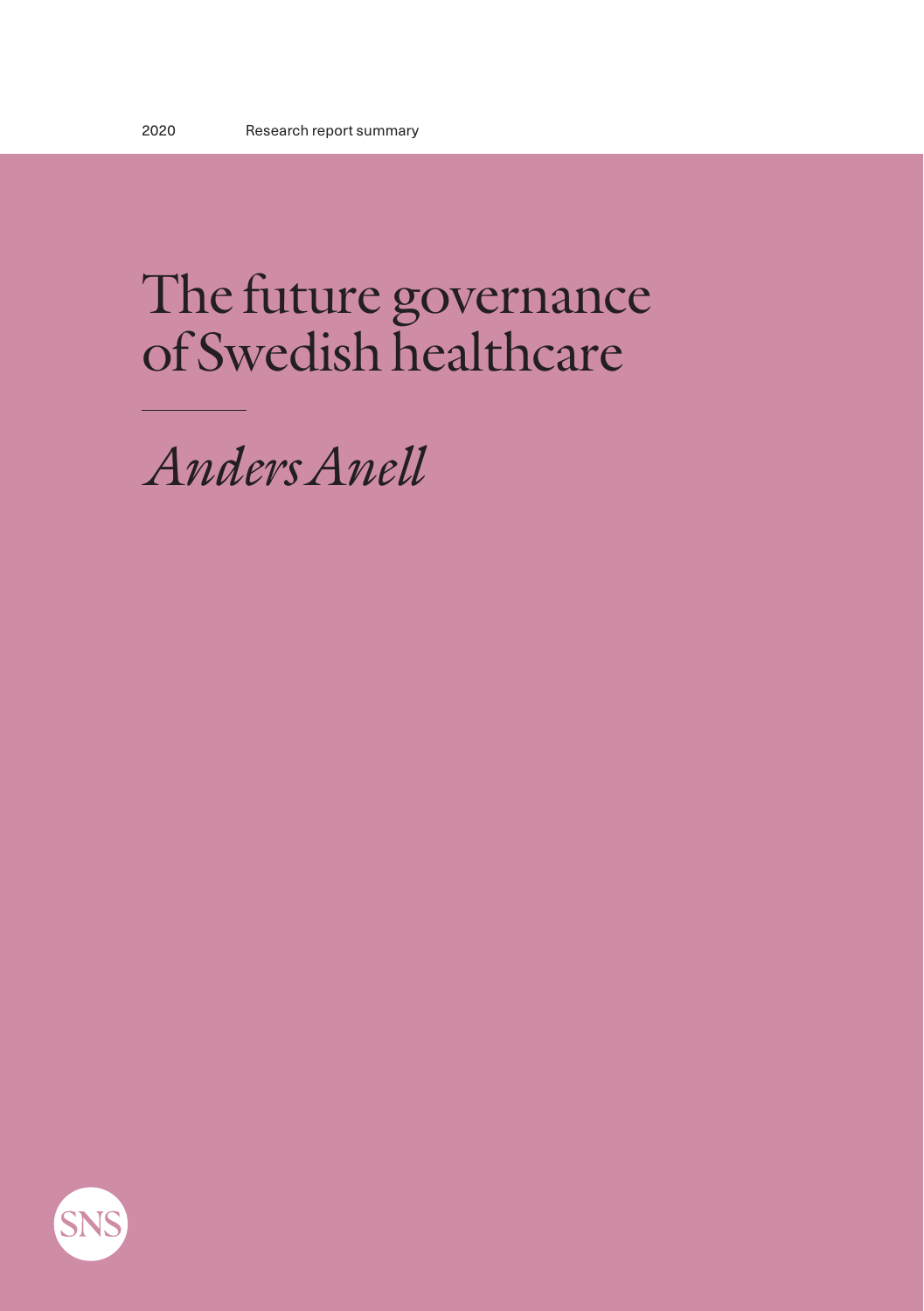## Summary

THE MAIN PURPOSE of this report is to contribute to a factbased discussion on how the governance and financing of Swedish healthcare should evolve. The report not only describes future challenges and opportunities, but also how governance in healthcare has developed in the past. In addition, it also discusses how governance at the regional and state level can be improved and how future financing should be designed.

The greatest challenge concerns how Swedish healthcare can become more efficient while also improving the work environment for healthcare professionals. Such a development requires innovation and new working methods rather than increased productivity within existing frameworks. A key recommendation is thus that regional governance and management need a new focus on improving and developing new services, which include better utilizing digital opportunities and knowledge management as well as an increased focus on person-centeredness. Healthcare professionals and their clinical managers need to have a greater influence over developments as well as being subject to transparent audits and feedback creating motivation for change. Another key recommendation is that the state level should take greater responsibility for the long-term financing of healthcare. This change should also have implications for state-level governance, which should to a greater extent focus on long-term investments and support for change.

This report is primarily aimed at decision-makers at various levels in Swedish healthcare. It is also intended to be used by healthcare researchers and in education. The report is broad in scope and includes a historical overview of how governance in Swedish healthcare has developed up until now while also offering a background to several current problems.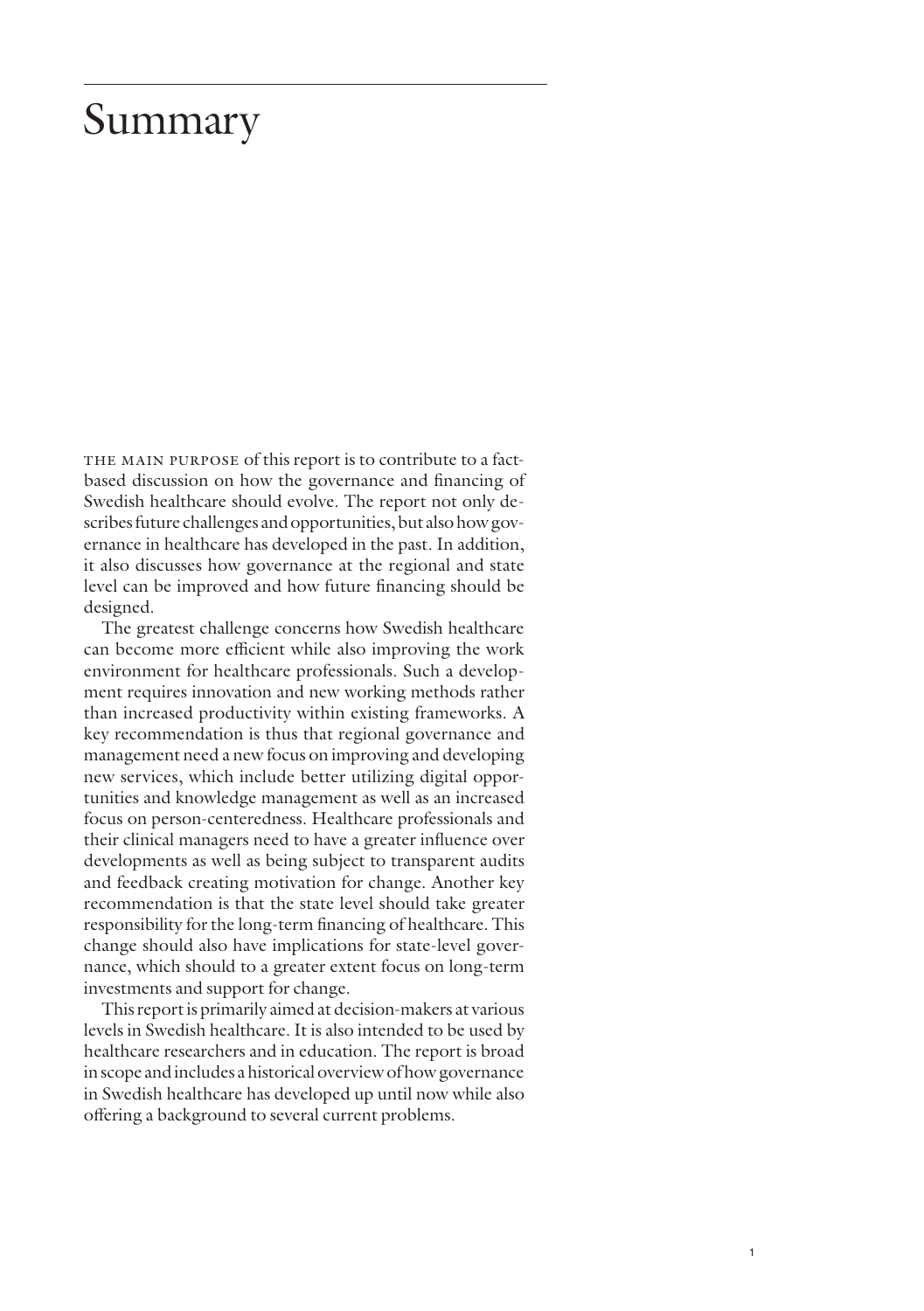#### Significant challenges, but also great opportunities

Swedish healthcare, according to several international com parisons, is and has been world-class when it comes to public health and medical results. At the same time, there are recur ring problems with long waiting times, poor continuity, lack of coordination between providers, and limited person-cen teredness. A fundamental problem is an under-funded prima ry care sector with few general practitioners. Future demographic developments will place great demands on healthcare. With an ambition to maintain quality and keep up with med ical and technological developments, productivity must thus increase. There are few opportunities to develop productivity within existing working methods. Hence, major productivity gains can be achieved by developing new ways of delivering services.

Several indications suggest that many doctors, nurses, and other healthcare professionals have in recent times experi enced a deteriorating work environment. To some extent, this deterioration can be traced to imbalances in resources – such as a lack of general practitioners and problems in terms of re cruiting and retaining nurses in hospitals – but these problems are also related to the ways in which healthcare is governed and managed. Difficulties in relation to recruitment and a lack of motivation are serious problems. Without motivated employees, it is difficult to take on all the challenges facing the healthcare sector. Luckily, the future also holds great oppor tunities. Medical developments continue and provide oppor tunities to work in new ways with better quality and increased productivity. Digitalization offers opportunities to develop new ways of providing services and creates better conditions for increased person-centeredness. Person centering in itself can also develop working methods by systematically collect ing and utilizing the experiences of patients and relatives with regard to the redesign of care. However, development and change will not occur automatically.

#### There is a need for governance and management promoting learning and innovation

From the early 1980s, there has been an increase in bureau cratic control as well as, starting in the 1990s, more market mechanisms in healthcare. The reforms introduced, however, have not been successful when it comes to supporting the development of working methods and contributing to a good work environment. As a result, there are reasons to develop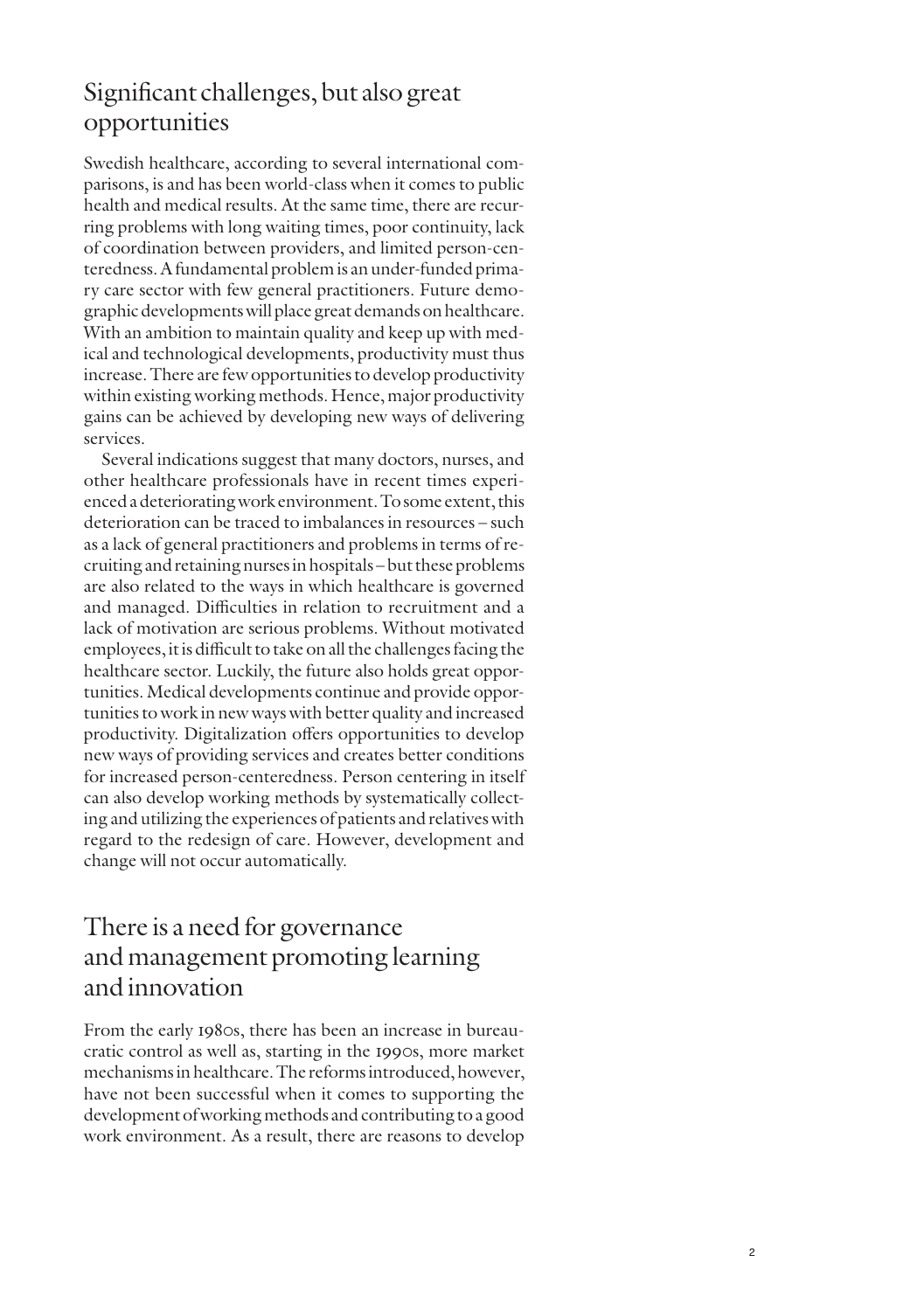new forms of governance and management that explicitly contribute to creating innovation and new working methods while at the same time improving the working environment. State-level governance models with targeted grants for special initiatives and projects have contributed to short-termism and a fragmentation of regional governance and management. There are tendencies for the state level to address problems that the regions ought to solve. At the same time, the regions are together trying to solve problems that should primarily be a national matter.

#### The state needs to take greater responsibility for future financing

Increased government funding is probably the simplest and most reasonable way to solve the long-term funding problems facing Swedish healthcare. An increased share of state-level funding should have implications for state-level governance of healthcare, which should focus more on long-term investments and supporting structural changes in healthcare. National long-term investments can, for example, refer to digital infrastructures, national systems for knowledge management and audit and feedback, as well as the educational system. At the same time, the state should spend less energy, time, and money on short-term earmarked investments. A reasonable development as a result of increased levels of state funding is that conditions for patients and the population as a whole are made uniform throughout the country. It is also reasonable to have a greater degree of accountability so that regional investments and initiatives benefit from opportunities for collaboration.

#### Simplifying problems and populist solutions are unlikely to lead to success

Governance and management in healthcare is undoubtedly a complex issue. Seemingly simple but radical solutions are typically poorly supported in science, difficult to implement, and have the wrong focus. The recommendations in this report are instead in the form of "many changes within the current institutional framework." This does not prevent the changes from being major for the population, healthcare providers, authorities, and, in particular, healthcare politicians. The proposed change in state-level government and financing should be determined through nonpartisan long-term decisions and administered through government agencies offering sustainability over time.